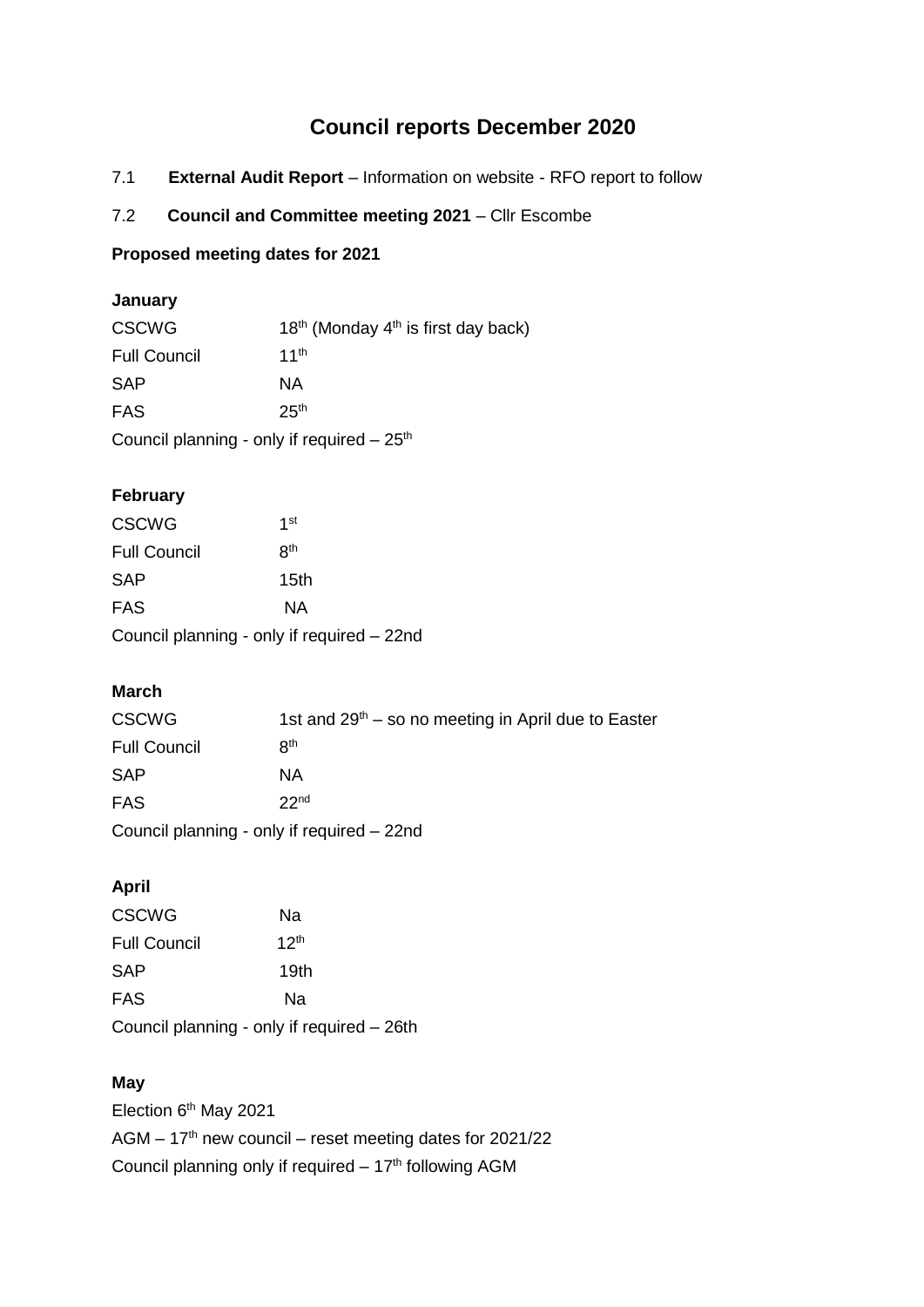**NOTE:** PAG meetings on a Thursday prior to council meeting to consider planning applications and report recommendations to council

## **Annual Parish Meeting** –

If an Annual Parish Meeting is desired – last years was cancelled - it would need to before  $24<sup>th</sup>$  March 2021 otherwise "purdah" would apply in the leading up to the Parish Elections The Annual Parish Meeting is likely to be via zoom.

#### **Proposed**

- Agree meeting dates as outlined above
- Consider Annual Parish Meeting

## 7.3 **Cemetery Restoration project** – Cllr Green

#### **Background**

In 2019 it was brought to the Parish Council's attention that several grave kerbs had been dumped to the side of the cemetery grounds. The names that appeared on some of the kerbs were from those buried in Section C. The clerk reported this to the Full Council advising that the Parish Council had a legal duty to fully repair the criminal damage done to that part of the cemetery. The Full Council voted to restore the graves and a project was established to investigate what had a happened, to recover the kerbs and other grave items and to revert to the Council with a fully costed plan.

#### **Actions completed**

#### 1. Discovery

The discovery phase was completed in early 2020 with kerbs and other grave goods unearthed. These were logged and details that appeared on the kerbs noted. In total 134 graves are affected.

#### 2. Legal notices

The legal advice from KALC was that that law requires that once it was discovered we must highlight the issue and remedy to relatives of all those affected. This was done through the posting of notices about the issue at the Cemetery and on our public noticeboards, along with notices on our website and other social media. The legal advice was that we also had to write to the last known address of relatives whose graves are affected, and informing them that we were taking responsibility for restoration at our expense. Relatives had six weeks to comment if they so wished. This was a huge research and administrative task and took some months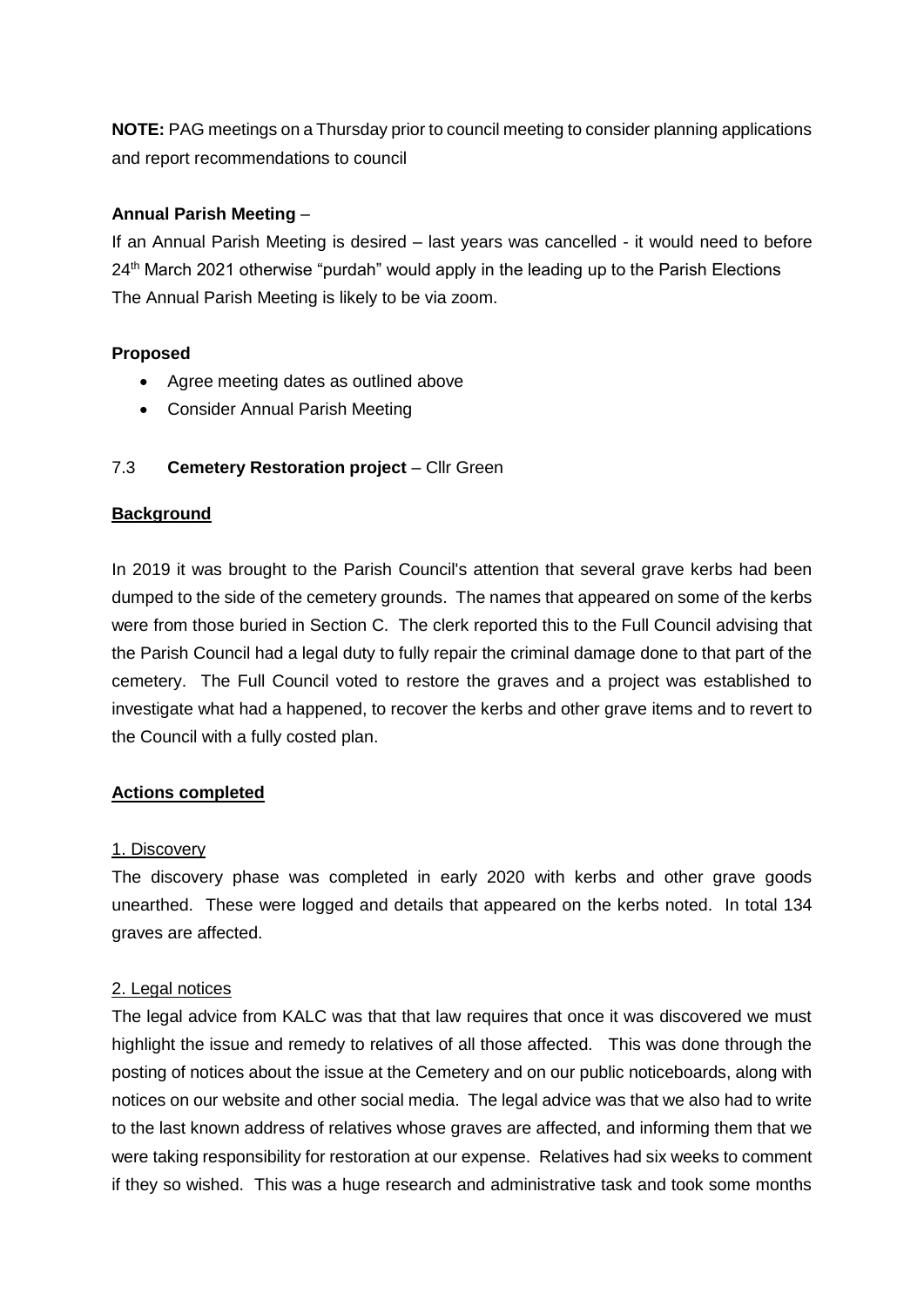to trawls though a range of ledgers and other documents. This task was completed two phases. The first phase was completed in March 2020 and the second phase completed in October 2020. Several relatives responded positively, including some who had previously complained about the situation to a previous Parish Council.

#### 3. Complete records and resolved queries

We now have a completed the check on all record of all the plots in Section C. We know who is buried where, whether they have a grave marker or not and whether we have a rescued kerb with their name thereon.

There were two queries that took time to resolve. One related to details on a recovered kerb. It was initially thought that it related to a grave plot is Section A. Upon further investigation there was a discrepancy between the various written records and an electronic file produced several years ago and the lady was in fact buried in Section C.

The other query related to a plot owned by the Commonwealth War Graves Commission which originally for a German airman, Alois Lehner. In 1960 the remains were exhumed and transferred to a German War Cemetery in Cannock chase.

## 4. Physical preparation

Some additional physical preparation work has been done. For example, two leylandii trees that have over 20 years or so overgrown part of Section C and interfered with the graves have been removed and the hedging and barbed wire fencing between Section C and the woodland cemetery removed. This boundary is being replanted by Cllr Hunt.

## **Future actions and timescale**

The next phase is the physical restoration of the grave sites. Earlier this year we sought quotations from several firms for the work. Only two firms agreed to bid and visited the site. Yew Tree, based in Bodiam, was chosen based on price, quality and flexibility. The discovery phase was completed at the start of the year. However, plans for the restoration were delayed as we went into the first lockdown.

A further site meeting was held on Tuesday 24th November.

Five actions are now recommended. The aim will be to start the work as soon as practicable and for it to be complete by June 2021. So, the project overlaps this financial year and next.

i. The area where the Kerbs are needs to be cleared of vegetation. (Nov/Dec 2020)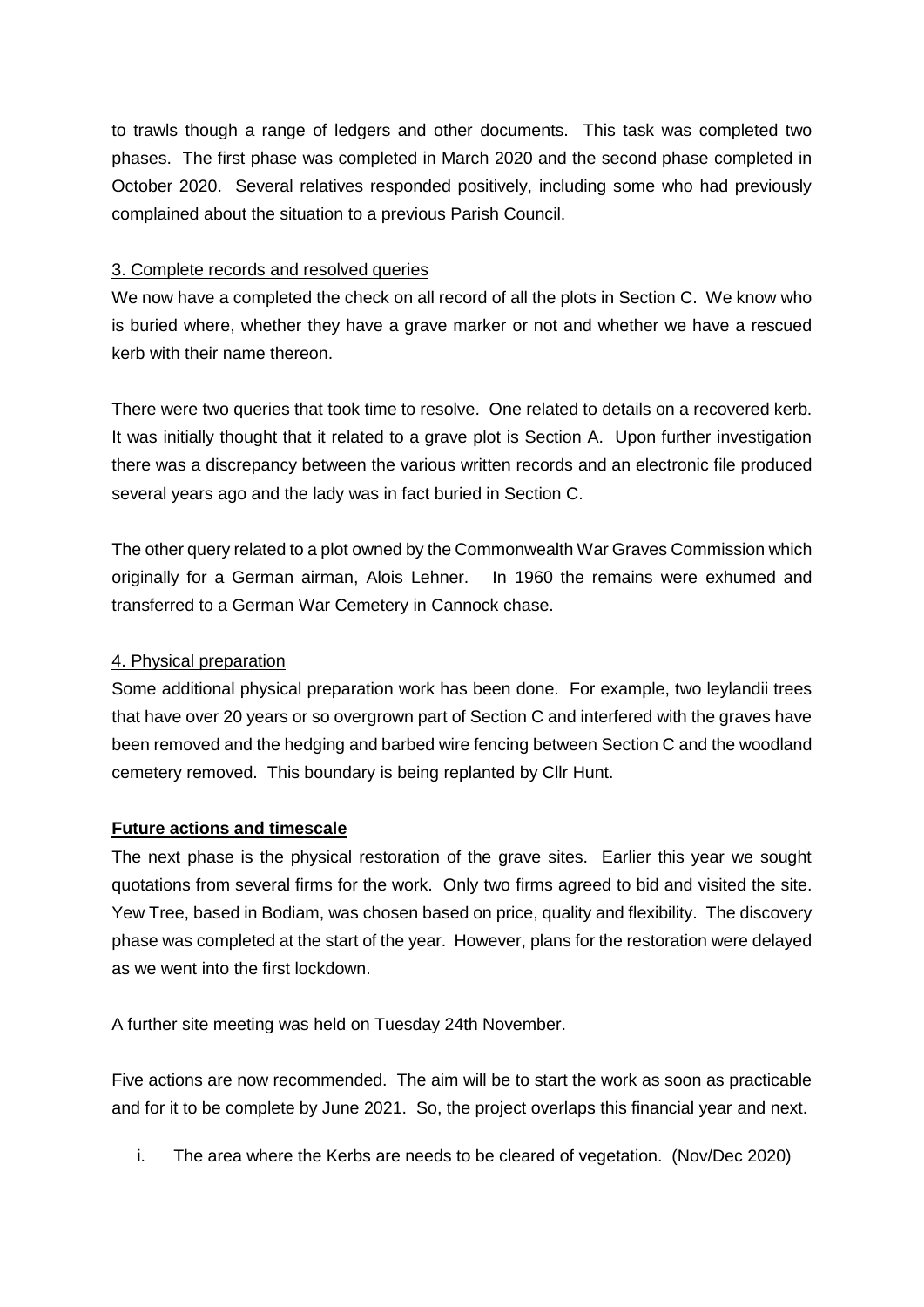- ii. The Kerbs cleaned and organised in sets to see which plots have complete or partial kerb sets restored. (Dec 2020 / Jan 2021)
- iii. Kerbs and lettering repaired or renewed as required and installed. (Feb May 2021)
- iv. Plots that require grave markers rather than Krebs to be agreed and installed. (April / May 2021)
- v. The ground within and around each grave to make good, levelled and re-turfed if necessary, to improve both appearance and ease of mowing. (May)

For, those without named kerbs then we put a simple grave marker which will have the name and dates for those buried in the plot. It may be that some of the kerbs that are not associated with a named plot could be used (we have 130 kerbs without names) - but this is difficult to assess now. So, we have prudently budgeted for all of those to have a new grave marker. This project will also require a high degree of input and double-checking to ensure that this is done right first time.

The total cost of making good the damage of the past is not cheap, but it is a one-off cost which required to spent to meet our legal and moral responsibilities. At the end of the process we will have a better looking cemetery and this project sits alongside other work being done to improve the cemetery, and its appeal to local residents.

The prices given at the start of the year have been maintained. However, the extent of using unallocated kerbs in place of new grave markers depends on the condition of the stones that are not required to make up the broken kerb sets with names thereon, and this in turn affects the extent of a potential discount on the purchase of tablets. We have therefore had to be prudent in our assumptions.

Estimate maximum costs is:

| Preparation                   | £600    |
|-------------------------------|---------|
| 42 kerb graves at £300 each   | £12,600 |
| 92 grave markers at £200 each | £18,400 |
| Levelling/re-turfing          | £400    |
|                               |         |

Maximum estimated cost **£31,000**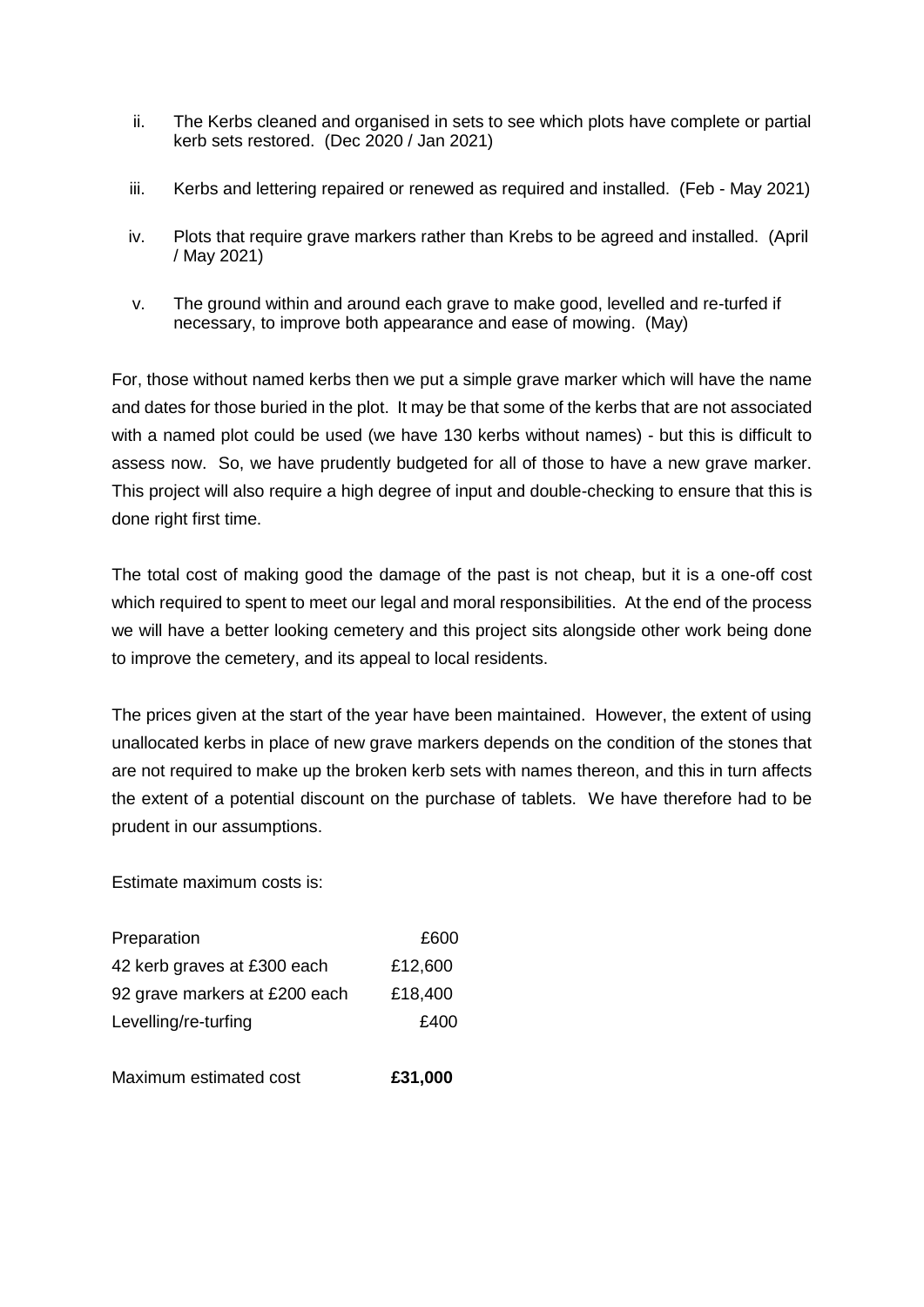#### **Recommendation**

To proceed with the project as described.

To add £31,000 to the village fund budget to provide for the one-off cost of the cemetery restoration project. Any underspend achieved due to the reuse of Krebs or further discounts obtained on bulk supply of grave markers to be transferred to reserves, from which the initial sums may be spent this year as the project goes over two financial years

#### 7.4 **Draft Allocation of Council reserves – RFO report to follow**

7.5 **Draft Council Budget 2021/22 for discussion – RFO cover report and spread sheets to follow**

## **Council Tax 2021-22 - some Background facts, figures and comparators**

TWBC have now published the tax base for the coming financial year for each Parish. The extra houses which add to the local tax base have been offset in all but one Parish by an increase in people claiming Council Tax relief. The average decline in tax base is 2%. Hawkhurst's tax base falls by slightly more than average at -2.3%. The largest fall is Sandhurst at -4%, and Paddock Wood is the only one to have an increase in their tax base (+0.1%).

I have used the revised tax base figures to recalculate what the 16 Parishes would have charged this year, if they had the same spend but been subject to the new tax base. For example, our Band D figure would have been £93.42 (up £2.17). This would have changed our ranking from the 10th cheapest, to the 9th. (We swapped ranking with Horsmonden whose Band D charge would have gone up by just 15 pence.)

Looking at our near neighbours in more detail is probably more helpful. In the table below I shown the precept for this year and the Band D Council Tax. I then shown the effect of the change in the tax base to get a Band D figure if no Council increases their precept. I then look at what happens if Hawkhurst is the **only council** to raise its precept by 2%, or 2% plus increase the sum for the Village Fund. This I believe provides a worst-case comparison.

The % increase on the current charge is high. However, this is the tyranny of a small numbers as any change on a small number is a big percentage. However, in terms of how the overall tax burden is for residents it is less stark. If we assume that TWBC, Kent Fire & Rescue, Police all increase their tax by 2%, and that KCC take advantage of the Government's offer to permit up to 5% extra on KCC bills for social care costs, that implies, taken with a Hawkhurst increase to £112.50 that the overall Band D Council Tax in our Parish is about £1,950 - up from £1,855.47. An increase of £105.47 or 5%. Although,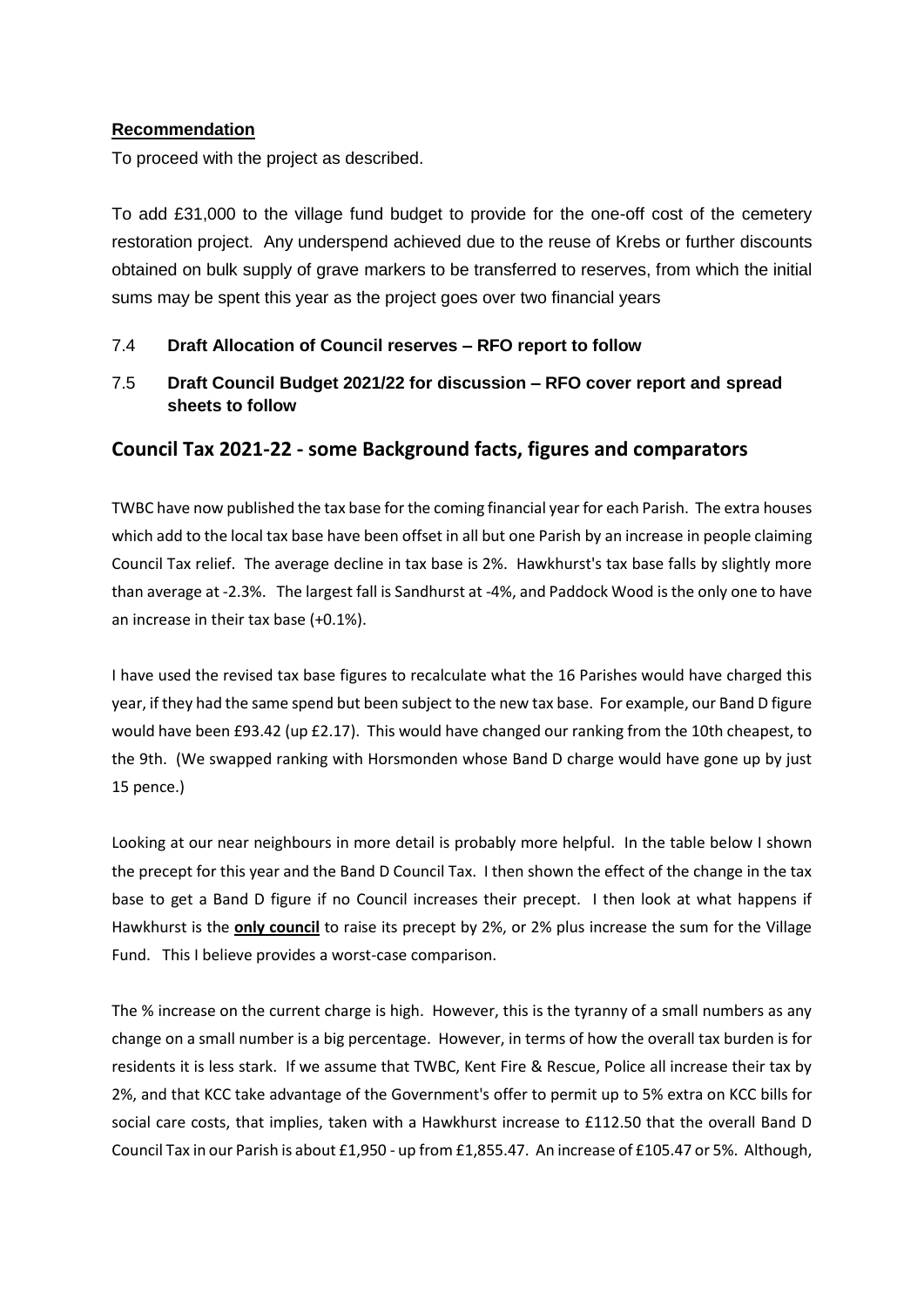bearing in mind this also accounts for a growth in the number of poorer families that no longer pay Council Tax.

Another thing that it is worth considering - when thinking about the commitment to build a new Community & Sports Centre - today a £2.5 million PWLB loan over 25 years would cost £120,861.98 in annual interest charges. However, if we net off £65,000 (Village Fund in the tax base) then that leaves £55,861.98 to find. This adds a further £27.47 to the Band D Council tax. So, in the medium term our Council Tax is projected at £139.97. This is in the middle of the £126.71 to £156 range for our neighbouring Councils and would place us 3rd in the Borough. Again this is a worst-case comparison as it assumes all others have no increase in spending, although it also assumes that £2.5m is the right sum and does not take into account any subsidy needed for the running costs.

|                                | Precept<br>amount<br>for<br>2020/21 | <b>Band D</b><br>Council<br>Tax this<br>year<br>(current<br>tax<br>base) | <b>New</b><br>tax<br>base -<br>no<br>change<br>to<br>precept<br>amount | Compared<br>with<br>Hawkhurst<br>if no<br>precept<br>change | Compared<br>with<br>Hawkhurst<br>if precept<br>up by 2% | Compared<br>with<br>Hawkhurst if<br>precept<br>changes by 2%<br>plus £35,000<br>added to<br>Village Fund |
|--------------------------------|-------------------------------------|--------------------------------------------------------------------------|------------------------------------------------------------------------|-------------------------------------------------------------|---------------------------------------------------------|----------------------------------------------------------------------------------------------------------|
| Sandhurst                      | £73,900                             | £121.61                                                                  | £126.71<br>$(+4.2%$<br>over<br>this<br>year)                           | £33.29<br>$(+36%$<br>higher than<br>Hawkhurst)              | £31.42<br>$(+33%$<br>higher than<br>Hawkhurst)          | £14.21<br>$(+13%$ higher<br>than<br>Hawkhurst)                                                           |
| Cranbrook<br>&<br>Sissinghurst | £356,300                            | £134.62                                                                  | £136.14<br>$(+1.1%$<br>over<br>this<br>year)                           | £42.72<br>$(+46%$<br>higher than<br>Hawkhurst))             | £40.85<br>$(+43%$<br>higher than<br>Hawkhurst)          | £23.64<br>$(+21\%$ higher<br>than<br>Hawkhurst)                                                          |
| Goudhurst                      | £194,610                            | £143.02                                                                  | £145.95<br>$(+2.0%$<br>over<br>this<br>year)                           | £52.53<br>$(+56%$<br>higher than<br>Hawkhurst))             | £50.66<br>$(+53%$<br>higher than<br>Hawkhurst))         | £33.45<br>(+30% higher<br>than<br>Hawkhurst)                                                             |
| Paddock<br>Wood                | £461,642                            | £156.16                                                                  | £156.00<br>$(-0.1%$<br>over<br>this<br>year)                           | £62.58<br>$(+67%$<br>higher than<br>Hawkhurst))             | £60.71<br>$(+64%$<br>higher than<br>Hawkhurst)          | £43.50<br>(+39% higher<br>than<br>Hawkhurst)                                                             |
| Hawkhurst                      | £189,966                            | £91.25                                                                   | £93.42<br>$(+2.4%$<br>over                                             |                                                             | £95.29<br>(+4.4% over<br>this year)                     | £112.50<br>(+23.3% over<br>this year)                                                                    |